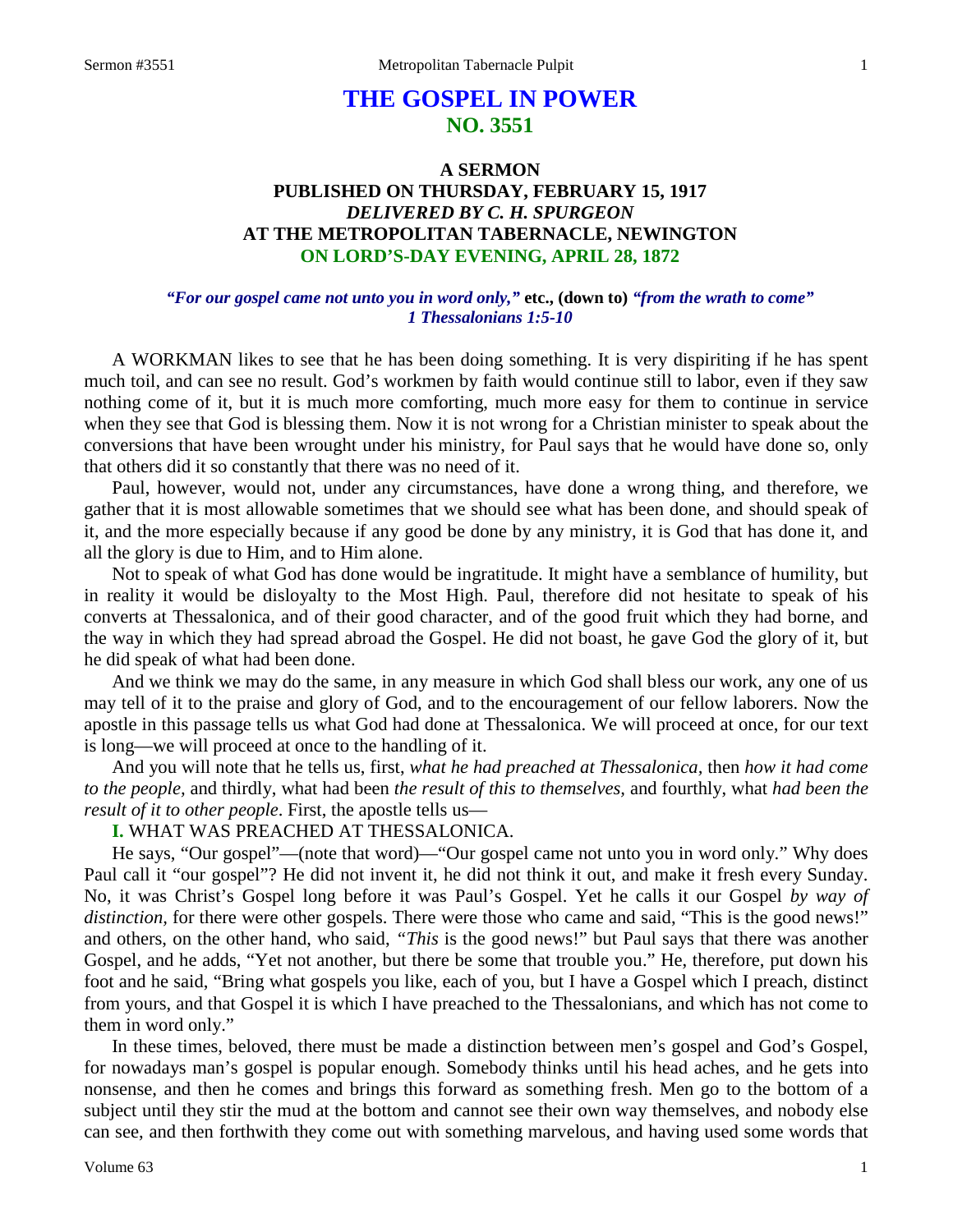are hard to pronounce and harder still to understand, they earn a cheap name for being great scholars and profound divines. Well, let such go their way—that is their gospel, but we have another Gospel from that—one which we have gained in another way, and which we desire to propagate in another fashion. Paul said, *"our* gospel," then, by way of distinction.

But he meant this too. It was his Gospel because *it had been committed to him,* he had received it as a sacred deposit, he was, as it were, a steward for God—put into commission to preserve and keep alive the truth in the world, and Paul did keep it unadulterated, so that when he closed his life he could say, "I have fought a good fight, I have kept the faith." Whoever may have adulterated the Gospel, Paul did not. He gave it forth as Christ gave it to him. Oh! that each one of us who is called to preach the Gospel, and indeed, every church member would feel that the truth is committed to us to keep it in the world!

Our sires kept it at the stake, and on the cruel rack, and when they went in their chariots of fire to heaven they left the truth to their sons to preserve. Handed down to us in the long line of martyrs and confessors, Covenanters and Puritans, what will we do with it now? Will we not feel that all the cost expended on it in the centuries past demands of us that we should spend the like still, if there is a necessity for it—even our blood—and that, while we live, it shall never be said that in our life, in our prayer, in our conversation, or in our preaching, the Gospel suffered anything at our hands?

"I know whom I have believed," said Paul and, "I am persuaded that he is able to keep that which I have committed to him," or rather, as some read it, "He is able to keep my deposit, that which was committed to me to keep; Christ also will keep and preserve the gospel pure and clear, even until time's latest hour." The Lord grant it, for His name's sake!

But I think the apostle used the term "our gospel," not only for distinction and because he felt it was committed to his trust, but because *he had enjoyed it himself* and had experienced it. What right has any man to preach that which he has not himself enjoyed and made his own? I have heard of a certain physician who usually tried his own medicines upon himself, and surely this should always be the practice of those that serve the heavenly physician. How shall we come and preach of the Balm of Gilead, which is to heal all wounds, if our wounds be unhealed?

What a wretched case must that man be in who talks of regeneration, but is not born again; who preaches faith, but has never believed; who talks of pardon, but has never been washed in the precious blood; speaks of the righteousness of Christ, but is shivering in the nakedness of his own corruption! Ah! wretched man, to be a herald of good news, while he himself partakes not therein!

Ezekiel, before he had to go and speak of the message of God, had that message given to him, and what was said? "Son of man, eat this roll." He had to take the message written on the roll and eat it, and when it was in his own body then it was that he could tell it out with great power. It is a good old saying, "If your preaching is to go to the heart, it must come from the heart." It must first have moved our souls before ever we can hope to move the souls of others.

The Lord is my witness that in preaching to you here, beloved, these many years, I have preached to you what I have tasted and handled of the good Word of God. I have preached the doctrine of human sin, for I have felt its power, felt its bitterness and shame, and lain in the dust before God, even in despair. I have preached to you the power of the precious blood to cleanse from sin, for I have looked to Christ's dear wounds and found cleansing there. We have only spoken to you what we have ourselves known, and felt, and proved to be true, and I should go to my chamber this night wretched indeed if I had no other assurance of the truth of my message than that which I could find in the experience of other men.

Now many of you are engaged in preaching Christ to others, and in teaching Christ to the children in the schools. Always speak out of the fullness of your own hearts, for when you can say, "I have tried this, I am rejoicing in this," then your word will be pretty sure to come with power to the hearts of those that hear you. The man who desires to bring others to Christ should imitate Elisha, the prophet, who, when he found the child dead in the bed and that it could not be raised to life by any other means, went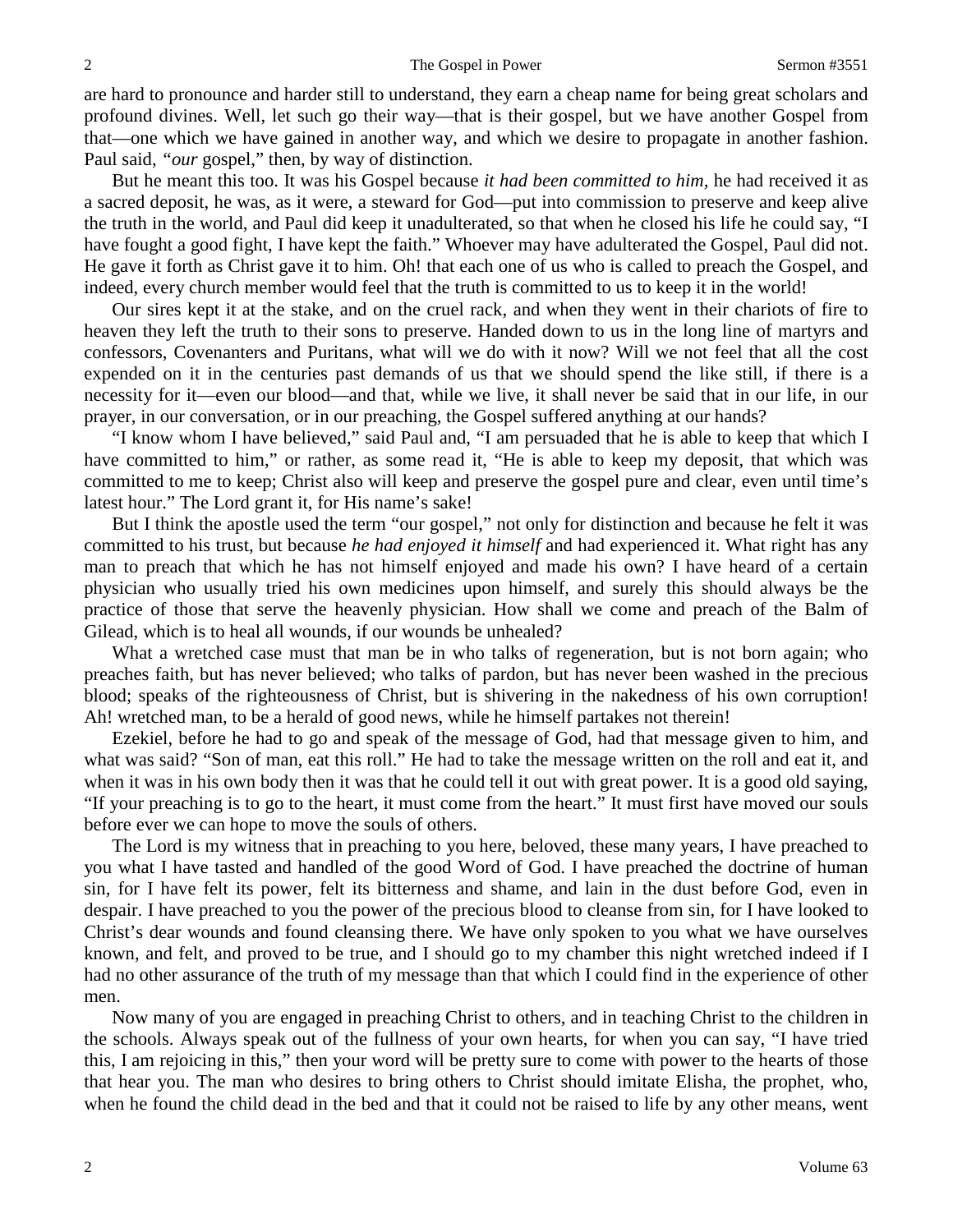#### Sermon #3551 The Gospel in Power 3

and put his mouth upon the child's mouth, and his hands upon the child's hands, and his feet upon the child's feet, and then by and by the life was restored to the child.

We must feel an inward sympathy with those whom we would bring to Christ, and then we must tell out from our own soul what we know about the Savior, and it will be sure to come with freshness and with power, God, the Holy Spirit, blessing it. This, then, I think, was Paul's reason for calling it *"our* gospel"—the Gospel committed to him, and the Gospel which he had tasted and handled for his own self personally. Now I shall want you to observe in the second place—

#### **II.** HOW THE GOSPEL CAME TO THE THESSALONIANS.

He describes it as coming in four degrees. First, he says, "It came not in word only, but also in power, and in the Holy Ghost, and" fourthly, "in much assurance." Now these four words enable me to divide the present audience. To all who have been here present, who have been sitting in these pews for any length of time, *our Gospel has certainly come in word,* they have all heard it—heard it, too, so as to understand the run, the gift of it. They have heard it in many forms and shapes commending itself to their attention.

But oh! it is to be feared that there are some to whom it has come in word only, and it is indeed to the preacher (and more still it should be to those who are in such plight) sad that this life-giving Word should be only a word. There was the Gospel feast and the message was sent, but they who were invited came not to the feast. They heard the message, that was all. Here are sick men lying at Bethesda's pool, they see the water, and that is all, but they step not in and are not healed.

Oh! to lie sick, with healing within reach! To be hungry, and bread hard by! To be thirsty, with the stream flowing at one's foot, and not to drink! Remember, dear hearers, that if the Word of God comes to you as word only, today, it will one day be something more than that, for it is an undoubted truth of Scripture that hearers are responsible for what they hear. "Take heed how ye hear!" shall have to be answered for at the day of judgment. "Ye heard the Gospel, but ye rejected it!" shall be one of the charges brought against those who listened to it, and it shall be more tolerable for Tyre and Sidon than it shall be for such.

I would like to divide the congregation now upon this question, "How many are here now to whom the Gospel has come in word only?" Let conscience speak, let each man put his hand upon his heart and answer, "Is that my case?" If so, may it not be your case any longer, nay, not a single day longer, but may the Word come to you in another way!

But there were, secondly, *some to whom it came in power*. Now there are hearers to whom the Gospel comes with an arousing power. They used to be careless, but they cannot be now. They hear the word, "Eternity! Eternity! Eternity!" ringing in their ears, and it startles and awakens them. They cannot be at ease while they are at enmity with God, they feel that their nest is stirred up. It has come with power to them.

More than that, there are some to whom the Word has come with crushing effect, it has smitten them down, it has bruised their righteousness, it has dashed to shivers their hopes of themselves, and though they have not looked to Christ for the true hope, yet they feel the power of the Gospel, which lays all other hopes in the dust.

Ah! I know some of you have felt the power of the Gospel, for you went home and prayed, perhaps a score times—after hearing the sermon, you have gone up to your chambers, and you have begun to pray, but the next morning you have forgotten. Your goodness has been like the morning dew, and has melted when the heat of the day's cares have come upon it. Alas! Alas! Alas! in many a furrow we have sown in vain. We have cast the seed on stony ground, we have thrown it on the highway side, and we have lost our pains, nevertheless, we are to continue to preach the Gospel, for in some it will come with a greater power than this.

Again, I would entreat another division of the house. I know there are some who will come under this head. They are not saved, but still they cannot ridicule it, they cannot pass it off with indifference. It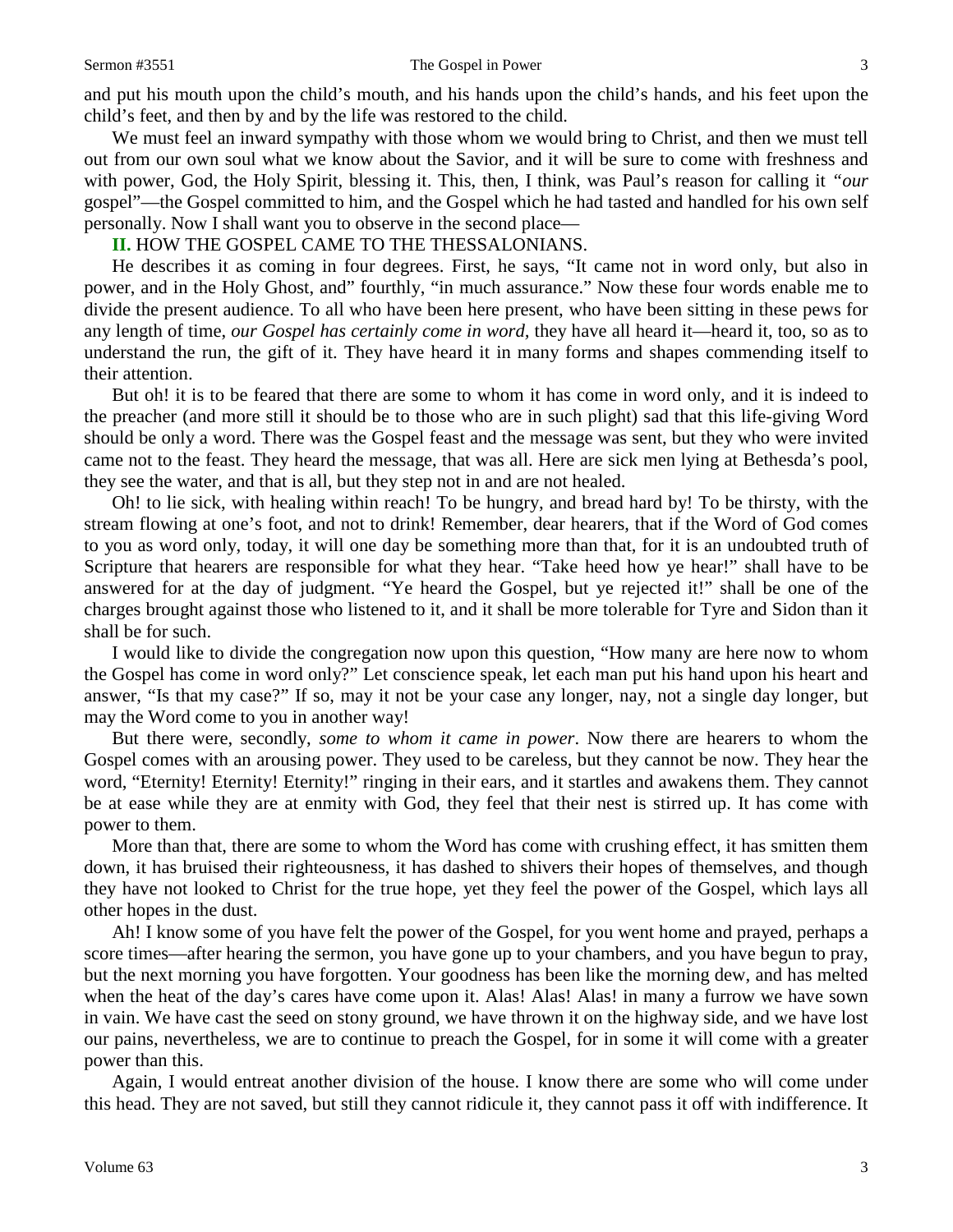is like a sharp two-edged sword, it pierces, and cuts, and wounds. I pray God it may kill them spiritually, that they may yet be made alive.

Now the third degree of the coming of the Word to Thessalonica was that *it came in the Holy Ghost*. Ah! here is the blessed way, for if it shall come in any other power than this, it will come in vain, but if it come in the Holy Ghost, oh! then, then its end is achieved, for the Holy Ghost quickens men by a mysterious operation, which we cannot describe, but which some of us have felt, which comes upon men and creates in them a new life, and whereas they were dead in sin they begin to live as they lived not before.

That same Spirit then enlightens them, showing a thousand truths in a light in which they never saw them before, they find they have entered into a new world, they have passed from darkness into marvelous light. Then the Spirit of God begins to purify them. He purges them from this sin and that, and He refines, renews them, He is in them as a spirit of burning, consuming sin—a cleansing spirit purging them from unrighteousness. Then He comes as a consoling spirit, and gives them joy and peace, uplifts them above their cares, their temptations, their doubts, and fills them with a preface of eternal bless. Oh! blessed is that man to whom our Gospel comes with the Holy Ghost.

Beloved, we do not wonder if persons sneer at the Gospel in itself, or if others hear it and are unaffected by it, for the Gospel in itself is like a sword without a warrior's arm to wield it. But when the Spirit of God comes, man is a doubter no longer. When He lays home the truth, He cuts so to the dividing of soul and spirit, joint and marrow, that men are convinced, converted, saved, and the truth is to them indeed a living thing. Pray, O beloved members of this church, pray that the Word of God, even our Gospel, may come with the Holy Ghost.

But there was a fourth class to whom the Word came in a yet higher degree, for it is added *"and with much assurance."* To all Christians it comes with the Holy Ghost, but to some with a still greater degree of spiritual power. They believe the Gospel, but they do not believe it timidly, they accept it as a matter of firm, solid, indisputable fact, they grasp it as with an iron hand, and their own interest in it does not remain a question.

No, they know whom they believe, and are persuaded that He is able to keep that which they have committed to Him. They believe in Christ with the faith of Abraham, which staggered not at the promise through unbelief. Clouds and darkness have gone away from their sky, and they see the clear blue ether of God's own presence above them. They rejoice in the Lord always, and again they do rejoice.

There are some such in this house, I bless God for every one of them. May there be many more, for you that possess full assurance are the men that are strong for service. Having the joy of the Lord in your souls, it becomes your strength as you go forth to fight the Master's battles, because you feel the Master's love. The Lord give us many, many such in the church, to whom the Word of God shall come with the Holy Ghost and with much assurance. Now this is how the Word of God came to them. I must pass on to the third point, and that is—

#### **III.** WHAT HAD BEEN THE RESULT OF THIS IN THEMSELVES!

You will kindly observe that the apostle first says, "Ye became followers of us and of the Lord." A man, when he is first converted is not fit to be a leader, he has to be *a follower*. We do not take raw recruits and make them captains, they must be drilled, they must go into the rank and file a bit. So one of the first things that grace does is to make a man a disciple, that is, a learner, and then he sees in God's Word what his life and conduct should be, and looking about him, he sees some whom God has blessed with His grace whose life and conduct is according to the Word, and he follows God's servants—not slavishly, he draws a distinction between them and their Master, and only follows them so long as they keep company with their Lord. "Ye became followers of us and of the Lord."

Brethren, I know that many of you here present, when the Word of God came to you, became followers of holy men. If you heard of any good action, you desired to imitate it. If you read any biography that told of noble deeds, you aspired to emulate such deeds. And when you read the character of your Lord and Master in the four evangelists, you asked that you might have grace to live a life of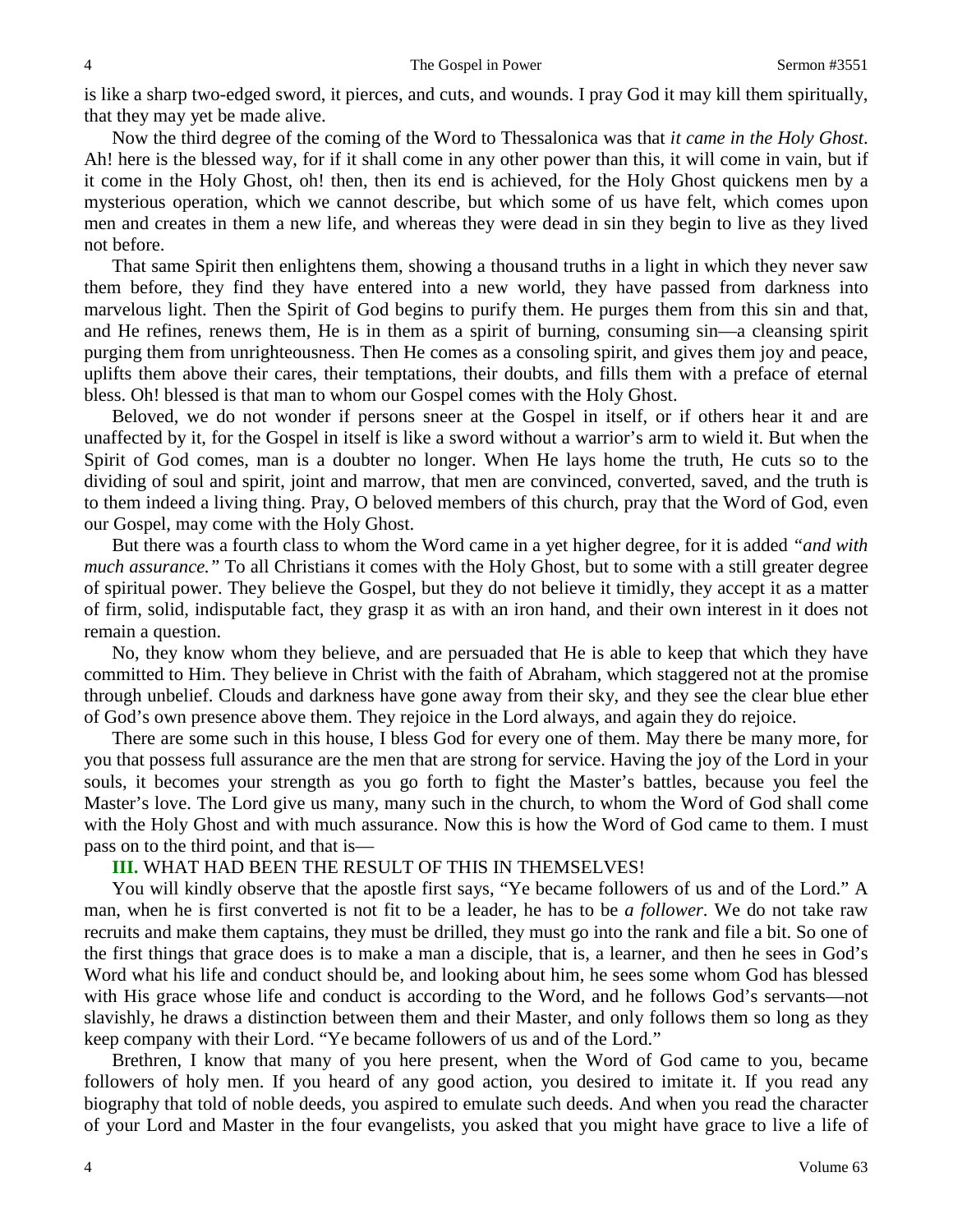self-sacrifice, of devotion to God, and of philanthropy to men. Well, this is no mean work of grace when a man is brought to be a follower of that which is good.

At the same time he tells us that these people *received the Word of God "in much affliction, with joy of the Holy Ghost."* I do know that there are some in this house who, when they received the Gospel, had to suffer for it, but they rejoiced to do so. From the day in which they put on Christ publicly they were jeered, they became subjects of derision. Brethren, some have gone back from us because they could not bear the perpetual taunt, but others of you have been kept by the grace of God and made able to bear any stigma or any sneer.

And indeed, is it not a small thing to bear the jests and jeers of men if the heart is right towards God? What care we—what should we care though all men point the finger and should hiss because of it? Be true to God, believer, and to your conscience too, and you may well receive the Word "with joy of the Holy Ghost," even "in much affliction". This is one proof of every Christian minister's ministry, when he can point to a people who have become followers of that which is good, and have continued to follow when they have been made to suffer for it.

But it appears that these people at Thessalonica went farther. They grew out of being followers in some sense, and therefore, *became leaders*. "So that ye were examples to all believers in Macedonia and Achaia." Now it is a very easy thing for a Christian to be an example to a sinner. He ought to be, and he is not a Christian if he is not. I won't give two pence for your religion if you do not set a fair example to the ungodly. But it is a higher degree of grace when a man becomes an example even to Christians when he is such a believer that others may look upon him as the typical Christian, for that is the word used here—may regard him as the type of what a Christian ought to be.

Paul says that some of those degraded idolaters to whom he had preached the Gospel first followed him and the Lord, and afterwards grew in grace, so that they stood in the front rank and became an example to believers. Let me hold this up, beloved, to your emulation. Let none of us be content to be according to the ordinary cold Christianity of this age.

What cold, poor stuff it is! If the Lord Himself should come, would He find faith in the earth? Where is the zeal of the days gone by? Where is the ardor, where is the courage of the ages that have gone! If these things be found nowhere else, O my brother, seek to have them in your own soul. Ask God, if you are compelled to see others decline, that you may not decline yourself, for God's grace can make you an example to the rest of His people.

There are such here tonight of whom I might speak—only the Lord bless them and keep them as they are—for I have seen apostolic Christianity here. If I have seen it nowhere else, I have seen it here among some of my brethren and sisters here present, whose service for the Lord shall be remembered in the day of account. They wish it not to be known here, nor will it be, but they have, with tears and prayers, devoted themselves to Christ, and served Him well, and He will remember them in that day.

Further, the apostle goes on to tell us what was done by these Thessalonians, viz., that *they turned from idols.* Oh! that God might turn all of us from every idol that we have! We do not worship gods of wood and stone, but how many professors are there still who worship learning, let them seek it, but let them not worship it. There are some that worship fame, others that worship pleasure. This city is full of idolaters from end to end.

When the grace of God comes, it makes men worship the unseen God, and leave their idols to those that choose them. Turning from idols, it appears that these people served the living God. They did not merely acknowledge that He was the living God, but they began to serve Him, they put forth their strength in His cause. So will it be among us wherever the Word has come with the Holy Ghost, we shall spend and be spent in the service of our Creator and Redeemer.

And he adds that *they waited for the coming of the Lord*. Oh! this is a high mark of grace, when the Christian expects his Lord to come, and lives like one that expects Him every moment. If you and I knew tonight that the Lord would come before this service was over, in what state of heart should we sit in these pews? In that state of heart we ought to be. If I knew that I should see my Lord ere another sun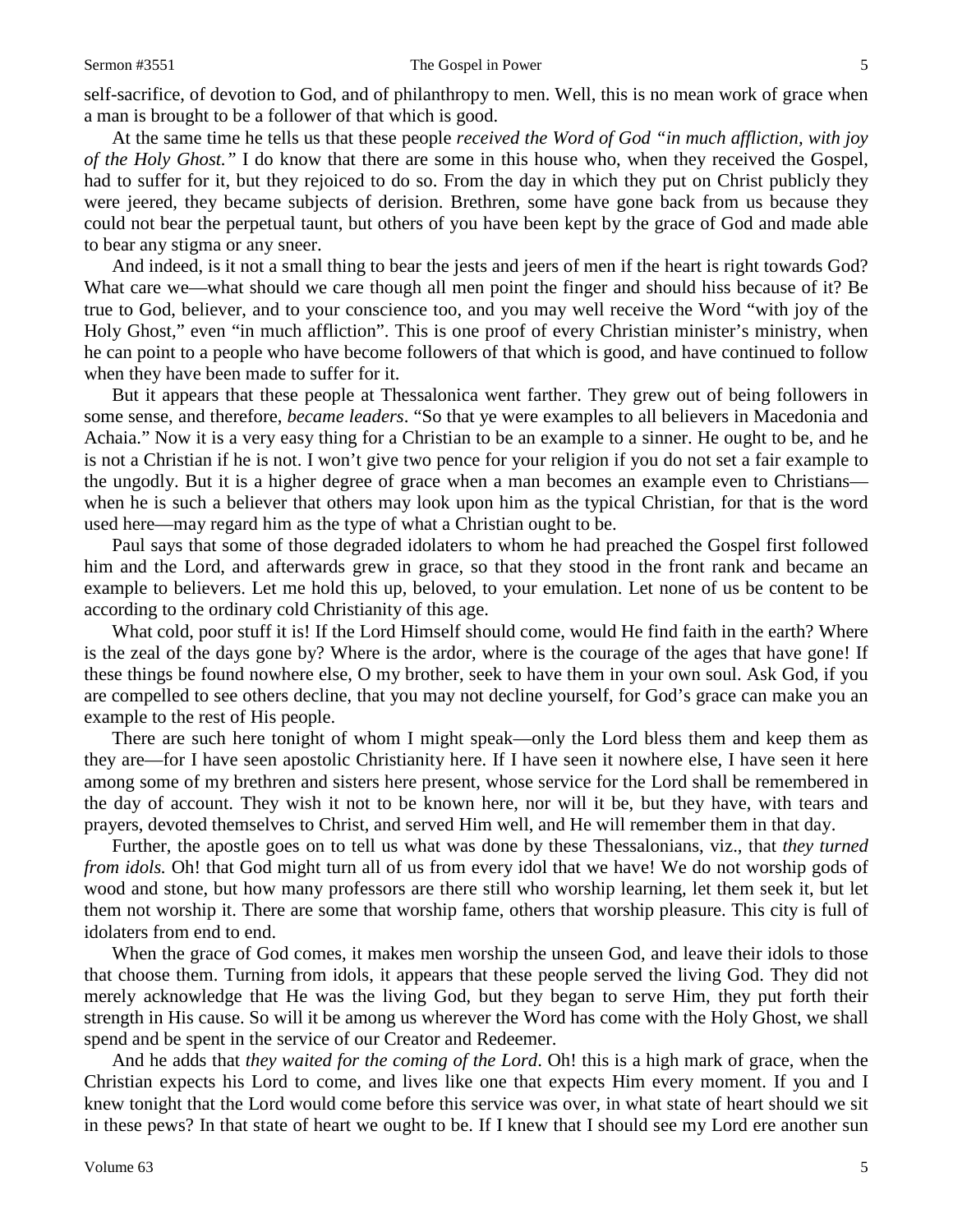should rise, how would I preach? I ought to preach just in that way as though He were sure to come at once, and there could be no doubt about it. We should hold very loosely the things of this world if we knew that Christ was speedily coming, so loose we ought to hold by them. We should care but little for the discomforts of life if we knew that it would all be over and Christ would come very shortly, so little ought we to think of life's discomforts.

Blessed is that man whose soul is always looking for the coming of the Lord! He may not study texts of Scripture to know the times and seasons, but if he be ever expecting that his Lord may come at any time, and shall live under the feeling of that belief, and in the power of it, he will be the holy man. "What manner of persons," says Peter, "ought ye to be in all holy conversation and godliness?" Such we desire to be by the power of the Holy Spirit. Thus we have noticed what the grace of God did for the Thessalonians themselves. Now let us mark—

#### **IV.** WHAT WAS THE RESULT OF THIS TO OTHERS?

And here I wish to speak practically to the members of this church. Thessalonica was a seaport. It was also a principal town in Macedonia. Hence, whatever was done in Thessalonica was pretty sure to be known throughout Macedonia and the rest of Greece. If the church at Thessalonica had been a dull, sleepy church, as some Christian churches are, it would have lost a fine opportunity of doing good, but being a thoroughly awake church, really full of God's own power, from that church was sounded forth the Word of God throughout all Greece, and when the ships left that port, they carried the tidings to Asia Minor and to other lands, so that Thessalonica became the starting point for the heralds of the cross.

Now if there is any place in the world that ought to feel its responsibility, it is London. We are not egotistical, I think, when we say that it is the very heart of the world. Whatever is done here is sure to be known, and an earnest church in London is only what it should be. A church in London of any prominence that is sleepy, and dull, and cold will have a very heavy account to render when the great Master shall come.

*The church at Thessalonica sounded forth the Gospel involuntarily,* and also voluntarily. They did it involuntarily, for their very lives spake. If they did not preach, they were so full of faith, and good works, and holiness, that other people talked about it, and the matter was known, and the work of God in the hearts of the church could be perceived in the lives of the members, and so it went out.

Oh! how happy would any pastor be whose people should be so godly, so united, so generous, so persevering, so prayerful, so full of faith and of the Holy Ghost, that everywhere they should be spoken of and through them, through their conduct, the Word of God should be sounded abroad. See to that, my brethren—see to it. God has placed us where we are observed by many. Give them something to observe worth seeing. With the eyes of a multitude of witnesses upon us, let us run with patience the race that is set before us.

But then the church at Thessalonica *sent out the Word voluntarily*. I make no doubt that if they had any men among them that could preach the Gospel, they bade them go and preach it, and if any went on their travels, whether they were sea captains or merchants that went from place to place, or persons of influence, or whatever they might be, they said to them, "Wherever you go, keep up the propaganda. Preach the Gospel, tell out Jesus Christ. Be, all of you, missionaries."

Now in this I can rejoice, and will rejoice, that it has been so among us. At this present moment I suppose that not less than three hundred of our sons that have been borne upon our knees are preaching the Gospel while I am preaching here—I mean ministers of Christ preaching the Gospel. Besides that, all round these streets are our evangelists preaching at the street corner. There ought to be more of them.

Some of you that come to hear me on Sunday nights ought not to come. If you have got the grace of God in your heart, come and get enough spiritual meat to feed you, but remember that London is perishing for the lack of the Gospel. How dare you, then, sit still to enjoy the Gospel while men are perishing? There are lodging houses that are accessible, there are halls, large and small, there are the street corners, there are all sorts of places where Jesus can be preached. Oh! let us labor with all our might to make Him known throughout the length and breadth of this great city.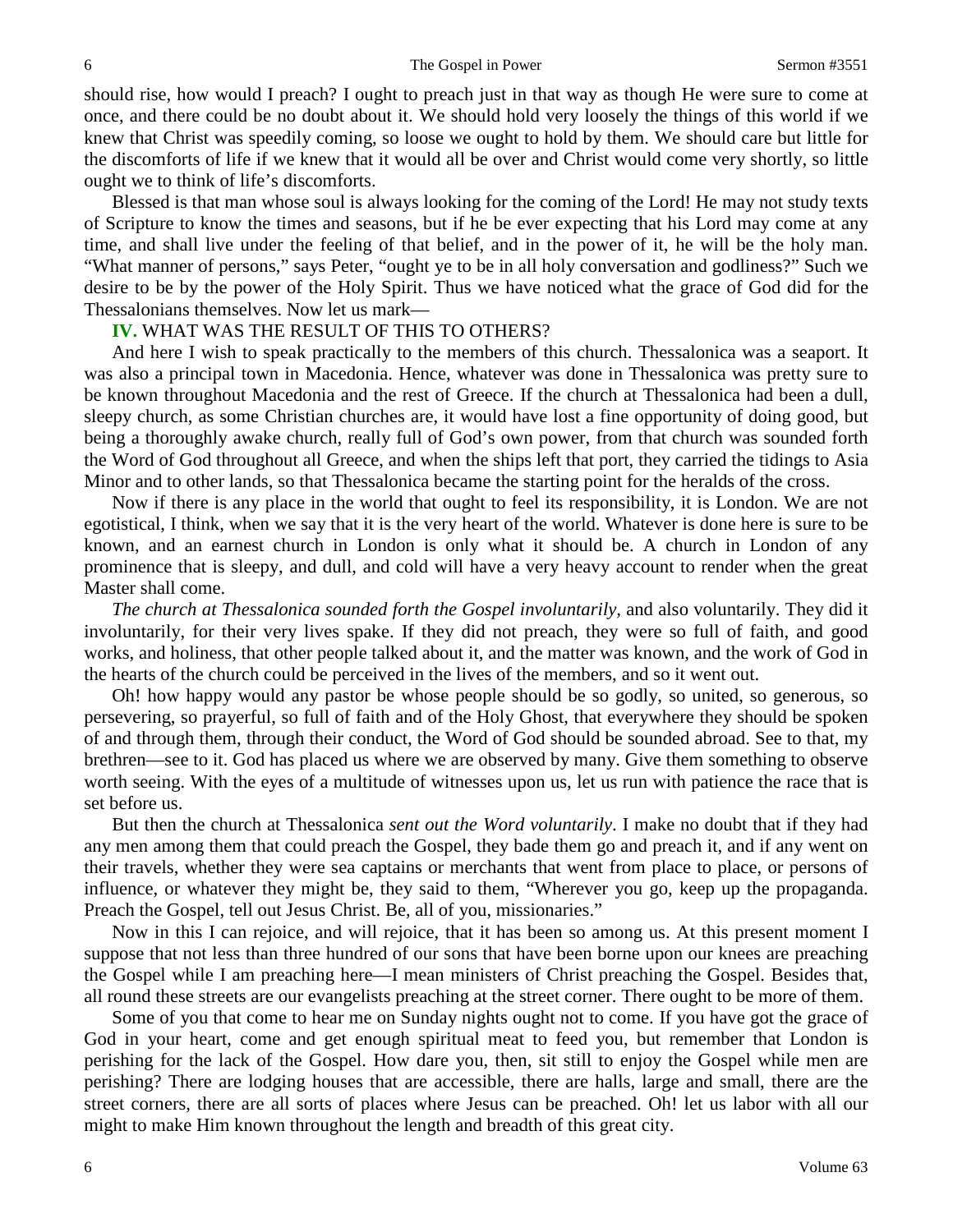#### Sermon #3551 The Gospel in Power 7

At this moment we have our sons, the sons of this church, preaching in Australia, in America abundance of them there—preaching the Gospel of Christ—in the islands of the Pacific—all through every portion of our Dominions. God be thanked that there are so many, but there ought to be many more. I propound as a theory, not that a Christian man ought to say, "Am I called to preach the Gospel?" but that he ought to say, "Am I excused from preaching the Gospel?" The old plan was for young men to preach before the church to see if they could preach. I think we must bring them all up to make them prove that they cannot preach.

Now Mr. Oncken has been blessed in Germany, as you know, to the raising of many Baptist churches, and he always works upon this theory—Every member of the church must say, when he comes in, what he can do. If he says he cannot do anything, and he be old, and infirm, and bedridden, very well, he can serve God by patient suffering, but if he has any ability, and says, "I cannot do anything," then the reply is, "You cannot come into the church." We cannot have any drones, we must have all working bees in the hive.

I think it would be a good resolution for the Tabernacle to expel every member that is not doing something or other for the Lord Jesus Christ. I am afraid some of you would have to go. Well, we won't move that resolution, but we will move another, viz., that every member who has been a drone up till now shall pray to be a bee, that everyone who has done nothing shall ask the Lord to help him to begin, that those who have done half as much as they could will do the other half, and that those who are doing all they can will always try to do a little more, for it is always that point of doing more than you can do that, in the long run, is the best kind of doing, for then you have to lean upon God's strength when you have gone to the limit of your own, and there is the point where the results are pretty sure to follow.

I ask the prayers of the dear brethren who have been with us—some of them sixteen and seventeen years in this service—that God would not stay His hand in our midst, that as He has multiplied us to an unexampled company of some 4,500 persons or thereabouts in membership, that He may give us unexampled grace, that our zeal and earnestness, and enthusiasm may be in proportion to the number, and that the success achieved for God may be commensurate with the responsibilities laid upon us.

I sound the clarion again tonight! As God said, "Speak to the children of Israel that they go forward," so would I speak to you. Forward in God's name, forward! The world still lies in the wicked one. Forward, you light bearers! Scatter the darkness. Satan still laughs at God. Forward, with the invincible weapon of the cross and put him to flight!

Now sound your trumpets around the walls of Jericho, continue still to compass it. Now let the trumpet sound, and the wall shall fall flat to the ground by the power of the eternal God. Forward! I hear the angels say it. Forward! I seem to hear innumerable spirits say, beckoning us like the Man of Macedonia, who beckoned Paul across the sea, Forward! The very powers of hell behind us might well drive us on. Forward! The love of Christ within us shall impel us, and let each man and woman here that has been redeemed by blood, resolve tonight, in JEHOVAH'S strength, to do for God and for His truth something more than yet we have thought of, to the praise of the glory of His grace. God bless you, for Jesus' sake. Amen.

### **EXPOSITION BY C. H. SPURGEON**

#### *1 THESSALONIANS 1*

**Verse 1.** *Paul, and Silvanus, and Timotheus, unto the church of the Thessalonians which is in God the Father and in the Lord Jesus Christ: Grace be unto you, and peace, from God our Father, and the Lord Jesus Christ.* 

Paul is very full of Christ. His heart is full of love to God our Father, and therefore, it is that twice over in as many lines he mentions both names. He uses no vain repetitions, as the heathen do, but his